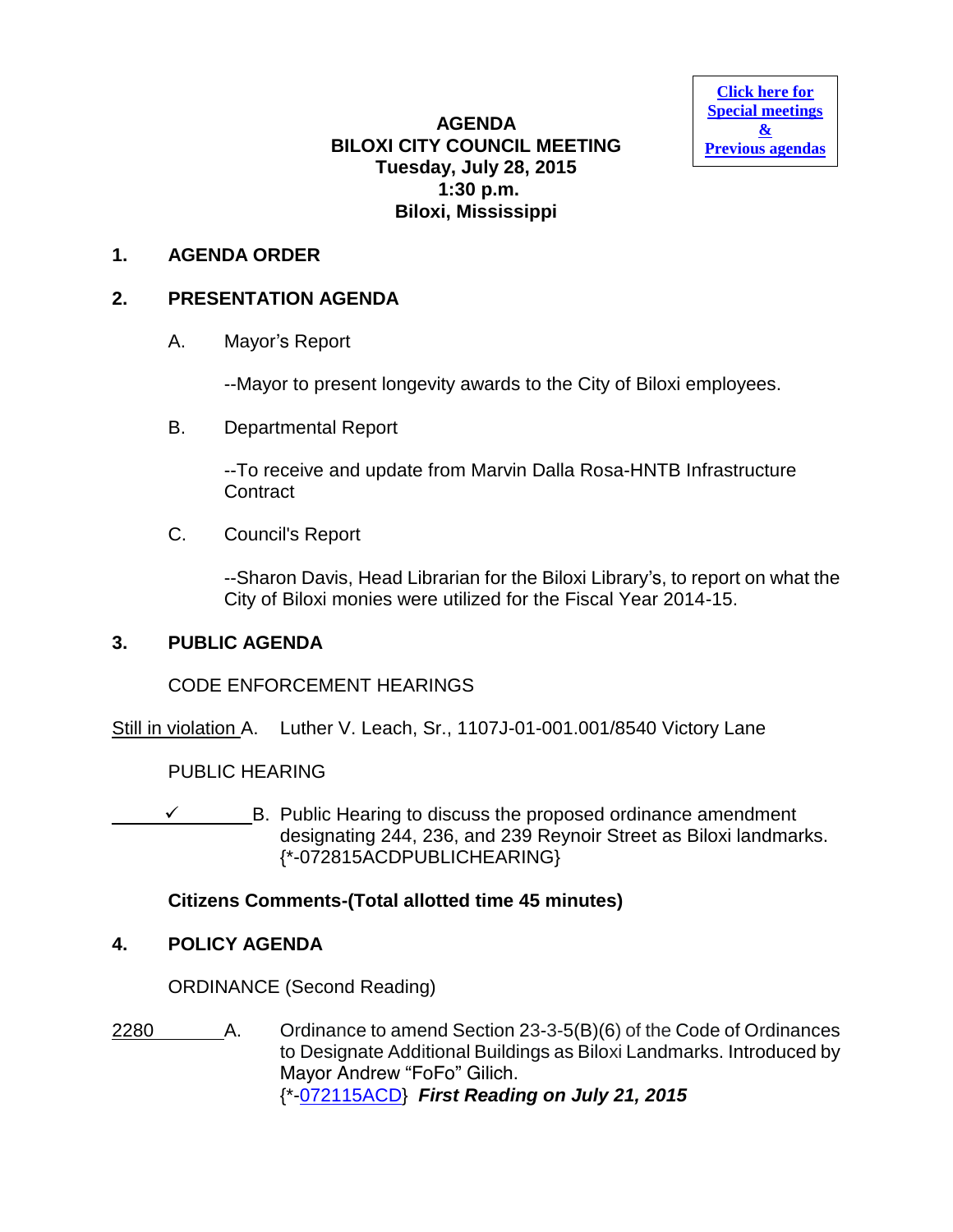# **4. POLICY AGENDA-Continued**

### RESOLUTIONS

- 368-15 B. Resolution confirming Mayor's appointment of William "Gig" Tisdale as Municipal Court Judge. Introduced by Mayor Andrew "FoFo" Gilich. {\*[-072815ALEG}](http://www.biloxi.ms.us/agendas/citycouncil/2015/072815/072815aleg.pdf)
- 369-15 C. Resolution withdrawing participation in the Motor Vehicle for Hire Authority (formerly known as the Harrison County Motor Vehicle for Hire Commission) established by Interlocal Governmental Cooperation Agreement and terminating City of Biloxi's participation. Introduced by Council Vice-President Robert L. Deming III. {\*[-072815ACOU}](http://www.biloxi.ms.us/agendas/citycouncil/2015/072815/072815acou.pdf)

## **5. CONSENT AGENDA**

- 370-15 \_\_\_\_\_\_\_ A. Resolution authorizing execution of an FY2015 Mississippi Tidelands Trust Fund Grant Agreement and amendment to the budget for fiscal year ending September 30, 2015 to include \$85,000.00 for replacement of the Biloxi Small Craft Harbor boat launch. Introduced by Mayor Andrew "FoFo" Gilich. {\*[-072815AED}](http://www.biloxi.ms.us/agendas/citycouncil/2015/072815/072815aed.pdf)
- 371-15 B. Resolution authorizing the Biloxi Fire Department to accept grant monies from The Staffing for Adequate Fire And Emergency Response Grant Program in the amount of \$1,404,240.00. Introduced by Mayor Andrew "FoFo" Gilich. {\*[-072815AFD}](http://www.biloxi.ms.us/agendas/citycouncil/2015/072815/072815afd.pdf)
- 372-15 C. Resolution authorizing the Mayor and/or Municipal Clerk of the City of Biloxi to establish just compensation and sign certification in the Restore Biloxi Infrastructure Project HWY 90 Improvements-KG645. Introduced by Mayor Andrew "FoFo" Gilich. {\*[-072815AFSP}](http://www.biloxi.ms.us/agendas/citycouncil/2015/072815/072815afsp.pdf)
- 373-15 D. Resolution to accept and execute the Certificate of Substantial Completion on the contract with L. J. Construction, Inc. for Project No. 978, Baseball Stadium – Caillavet Park. Introduced by Mayor Andrew "FoFo" Gilich. {\*[-072815ACP}](http://www.biloxi.ms.us/agendas/citycouncil/2015/072815/072815acp.pdf)
- 374-15 E. Resolution to accept a Budget Amendment and Change Order No. 22 to the contract with W.G. Yates & Sons Construction, Inc. for Project No. 978, Caillavet Park Baseball Stadium – Package 3 – General Works. Introduced by Mayor Andrew "FoFo" Gilich. {\*[-072815BCP}](http://www.biloxi.ms.us/agendas/citycouncil/2015/072815/072815bcp.pdf)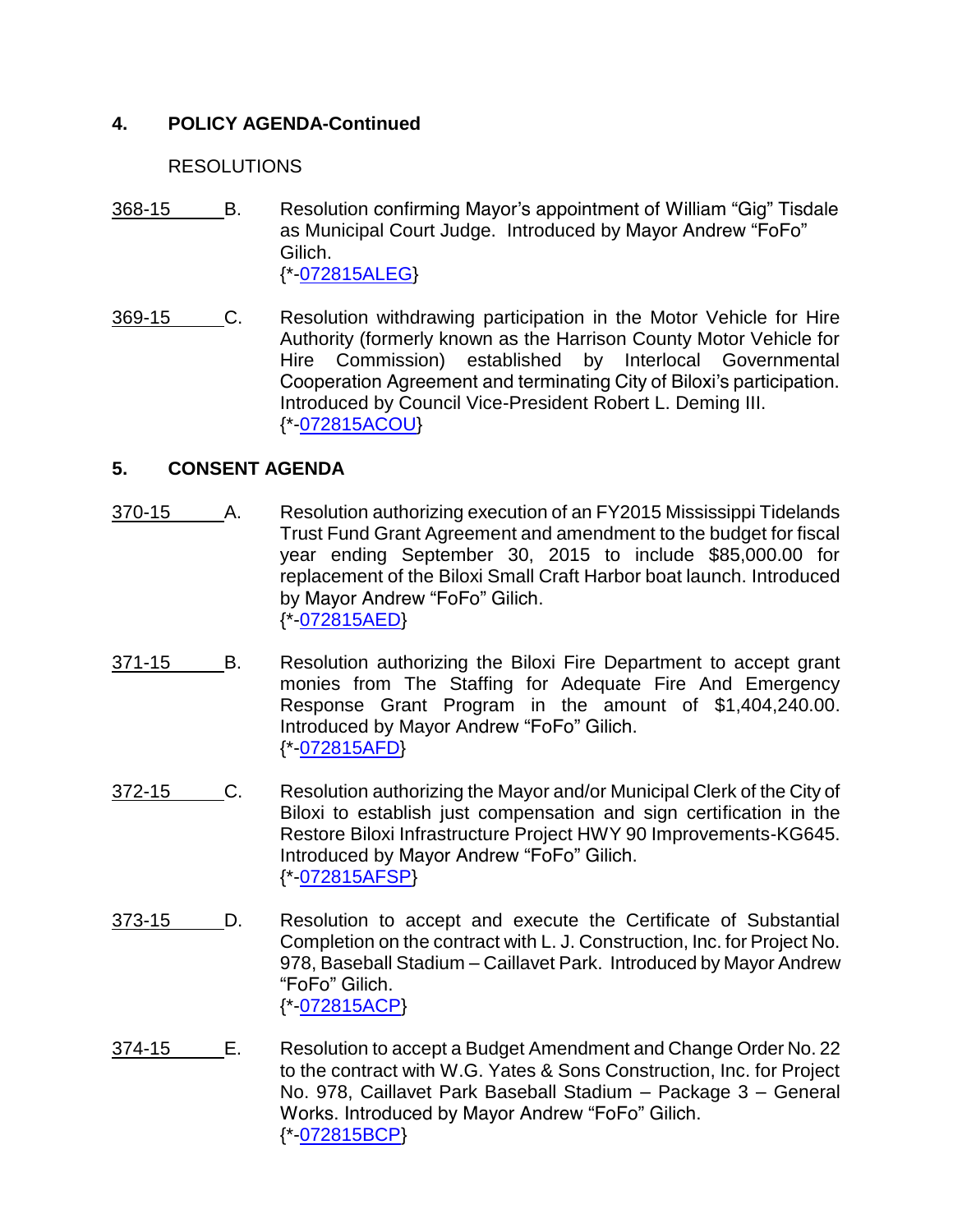## **5. CONSENT AGENDA-Continued**

- 375-15 F. Resolution authorizing settlement of workers' compensation claim regarding employee Thomas Goldsworthy. Introduced by Mayor Andrew "FoFo" Gilich. {\*[-072815APMP}](http://www.biloxi.ms.us/agendas/citycouncil/2015/072815/072815apmp.pdf)
- 376-15 G. Resolution authorizing City of Biloxi to submit a proposal to acquire, own and operate the water and wastewater systems at Keesler Air Force Base, Biloxi, MS. Introduced by Mayor Andrew "FoFo" Gilich. {\*[-072815APW}](http://www.biloxi.ms.us/agendas/citycouncil/2015/072815/072815apw.pdf)
- 377-15 H. Resolution amending the Municipal Budget for the Fiscal Year ending September 30, 2015 authorizing the use of drug forfeiture funds and providing expenditure appropriations in the Police Department in the amount \$67,622.00. Introduced by Mayor Andrew "FoFo" Gilich. {\*[-072815APOL}](http://www.biloxi.ms.us/agendas/citycouncil/2015/072815/072815apol.pdf)
- 378-15 I. Resolution rescinding Resolution No. 367-15 adopted July 21, 2015, and cancelling the contract for legal services authorized therein. Introduced by Mayor Andrew "FoFo" Gilich. {\*[-072815BLEG}](http://www.biloxi.ms.us/agendas/citycouncil/2015/072815/072815bleg.pdf)
- 379-15 J. Resolution authorizing establishment of Capital Maintenance Restricted Fund for the baseball stadium and authorizing its initial funding with \$25,000. Introduced by Mayor Andrew "FoFo" Gilich. {\*[-072815CLEG}](http://www.biloxi.ms.us/agendas/citycouncil/2015/072815/072815cleg.pdf)
- 380-15 K. Resolution to accept a Budget Amendment and Change Order No. 23 to the contract with W.G. Yates & Sons Construction, Inc. for Project No. 978 Caillavet Park Baseball Stadium – Package 3 – General Works. Introduced by Mayor Andrew "FoFo" Gilich. {\*[-072815CCP}](http://www.biloxi.ms.us/agendas/citycouncil/2015/072815/072815ccp.pdf)

### 381-15 **6. ROUTINE AGENDA** {\*[-072815RTN}](http://www.biloxi.ms.us/agendas/citycouncil/2015/072815/072815rtn.pdf)

SECTION 1: To adjudicate the following parcels a menace to the public health and safety of the community:

| A. | <b>CITY PARCEL NO.:</b><br><b>OWNED BY:</b><br>DATE OF HEARING: | 1108J-01-001.032<br>Ernest E. Ladner<br>July 21, 2015            |
|----|-----------------------------------------------------------------|------------------------------------------------------------------|
| B. | <b>CITY PARCEL NO.:</b><br><b>OWNED BY:</b><br>DATE OF HEARING: | 1410H-04-042.000<br>Betty L. Alexander - Estate<br>July 21, 2015 |